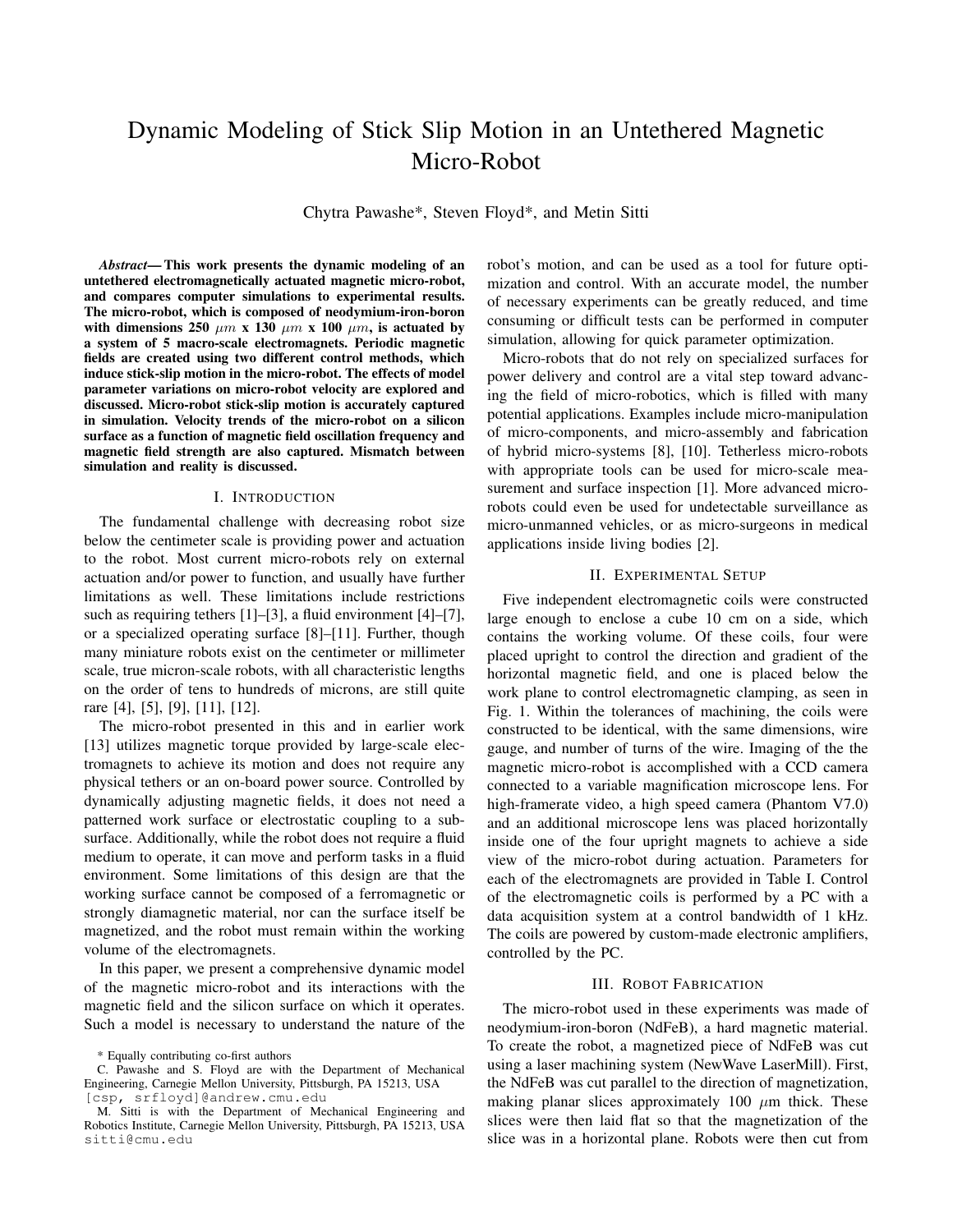

Fig. 1. Photograph of the electromagnetic coil setup, where (A) is the camera, (B) is the microscope lens, (C) is one of four horizontal coils that move the micro-robot within the plane, (D) is the wafer where the microrobot resides, and (E) is the clamping coil beneath the wafer that holds the micro-robot to the surface.

these slices such that the magnetization vector was pointing towards the front of the robot. High translational speeds, small laser spot size, and low cutting depths per pass were employed to minimize local demagnetization due to heating by the laser.

#### IV. MODELING

A computer simulation was created to model the behavior of the micro-robot as it interacts with the silicon surface it moves upon, and how it is affected by the magnetic fields created by the five macro-scale electromagnets over time. Being made of hard magnetic material, the magnetic field does not affect the robot's internal magnetization. Furthermore, the small size of the robot implies that the magnetic field it creates does not significantly affect the electromagnets.

## *A. Magnetic Field*

The magnetic field produced is determined by the current, I, through the electromagnetic coil. It is a function of the voltage across the coil,  $V$ , which is a control input in the

| <b>Description</b>         | <b>Value</b> | <b>Units</b> |
|----------------------------|--------------|--------------|
| Coil Resistance $(R)$      | 10.0         | Ω            |
| Inductance $(L_i)$         | 70           | mH           |
| Inner length               | 0.120        | m            |
| Outer length               | 0.157        | m            |
| Number of Turns $(N_t)$    | 510          |              |
| Effective Length           | 0.1385       | m            |
| Distance From Center       | .099         | m            |
| Maximum Field at Center    | 6.5          | mT           |
| Maximum Gradient at Center | 149          | mT/m         |

TABLE I ELECTROMAGNET PROPERTIES

simulation, and the resistance and inductance of the coil. Resistance and inductance were measured experimentally, and their values are presented in Table I. Using these values, the differential equation for the current through an inductor is incorporated in the dynamic simulation:

$$
\frac{dI}{dt} = \frac{-R}{L_i}I + \frac{1}{L_i}V\tag{1}
$$

This current is used to determine the magnetic field produced by each of the coils.

Inside of the control volume, the principle of superposition is valid for determining the magnetic field at a point in space. Hence, the contributions from all five electromagnets can be determined separately and then added together. To determine the contribution of each electromagnet, one must apply the Biot-Savart law for each square turn coil:

$$
\vec{B}(\vec{X}) = \frac{\mu_0 N_t I}{4\pi} \oint_S \frac{\vec{dl'} \times \vec{a}_R}{R^2} \tag{2}
$$

where  $\vec{B}(\vec{X})$  is the magnetic field at the robot's position  $\vec{X} = x\vec{e}_x + y\vec{e}_y + z\vec{e}_z$ ,  $\mu_0$  is the permeability of free space  $(4\pi \times 10^{-7})$ ,  $\overrightarrow{dl}$  is an infinitesimal line segment along the direction of integration,  $\vec{a}_R$  is the unit vector from the line segment to the point in space of interest, and  $R$  is the distance from the line segment to the space of interest.

For a square turn coil, this contour integral simplifies into four line integrals, the definite integral of which exists and can be evaluated at the end points [14]. For the *x*-directed coils, the primary field in  $x$  and the fringe fields in  $y$  and  $z$  can be determined at any point in space by evaluating the following [15]:

$$
R = \sqrt{(x - c)^2 + (y - y_j)^2 + (z - z_i)^2}
$$
 (3)

$$
B_x = \frac{\mu_0 N_t I}{4\pi} \sum_{i=1}^2 \sum_{j=1}^2 (-1)^{i+j} * \frac{(z-z_i)(y-y_j)}{R}
$$
  
 
$$
* \left[ \frac{1}{(x-c)^2 + (y-y_j)^2} + \frac{1}{(x-c)^2 + (z-z_i)^2} \right]
$$
 (4)

$$
B_y = \frac{\mu_0 N_t I}{4\pi} \sum_{i=1}^2 \sum_{j=1}^2 (-1)^{i+j+1} \times \left( \frac{(z-z_i)(x-c)}{R} \ast \left( \frac{1}{(x-c)^2 + (y-y_j)^2} \right) \right)
$$
(5)

$$
B_z = \frac{\mu_0 N_t I}{4\pi} \sum_{i=1}^2 \sum_{j=1}^2 (-1)^{i+j+1} \times \left( \frac{(x-c)(y-y_j)}{R} \times \left[ \frac{1}{(x-c)^2 + (z-z_i)^2} \right] \right) \tag{6}
$$

$$
z = [a, -a], y = [a, -a]
$$
 (7)

where  $B_i$  is the magnetic field in the *i* direction, *a* is half the effective length of the electromagnet, and c is  $\pm$  the distance from the center, where the  $\pm$  is evaluated based upon the location of the coil of interest (i.e. plus for the coil in the positive  $x$  or positive  $y$ -directions). Similar equations are used for the y-directed and clamping coils.

This derivation is for a concentrated electromagnet, i.e. all the current carrying wires can be described by a single line with zero thickness. This assumption is found to be accurate to within 2.2% because the travel distances are small in comparison to the magnetic coils, and the distribution of wires within each electromagnet is small compared to the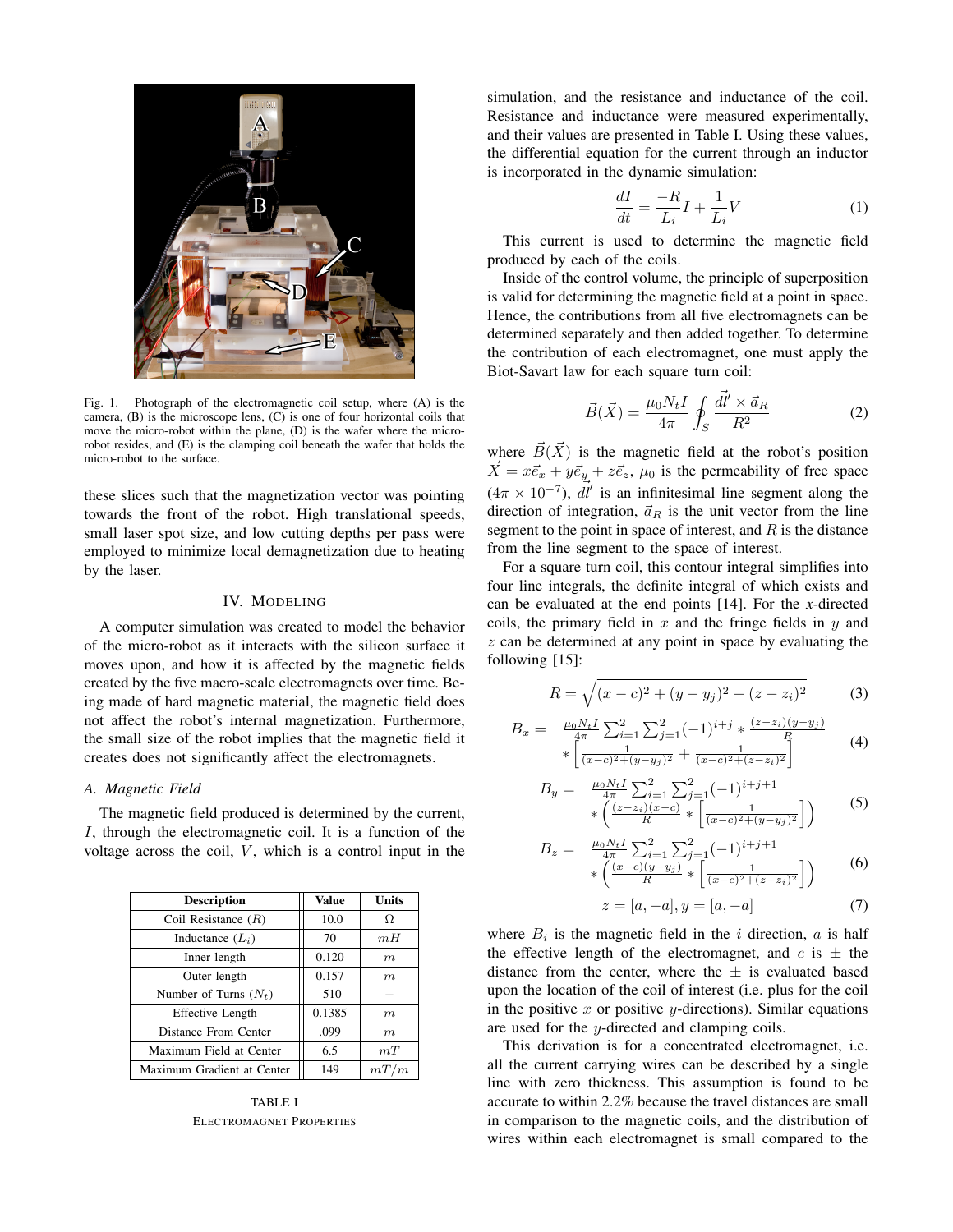size of the magnet. As a result, an effective length must be used instead of the actual inner or outer length; these values are listed in Table I.

## *B. Magnetic Forces*

Within a magnetic field any magnetized object, in this case the micro-robot, will experience both a torque and a force. This magnetic torque is proportional to the magnetic field strength, and acts in a direction to bring the internal magnetization of the object into alignment with the field. The magnetic force is proportional to the gradient of the magnetic field, and acts to move the object to a local maximum. The equations that govern these interactions are:

$$
\vec{T_m} = V_m \vec{M} \times \vec{B}(\vec{X}) \tag{8}
$$

$$
\vec{F_m} = V_m(\vec{M} \bullet \nabla) \vec{B}(\vec{X}) \tag{9}
$$

where  $\overrightarrow{T_m}$  is the torque the robot experiences,  $V_m$  is the volume of the robot,  $\vec{M}$  is the magnetization of the robot (assumed to be uniform) [7], [16].

The gradient is determined analytically by taking the derivatives of (4-6) in each direction, yielding nine terms. Torque is determined by finding the magnetic field at the center of the robot's body. It was found that for a cube 2.5 cm on a side in the center of the working volume, fringing fields were less than 2.5% of the primary field for each coil individually, and the maximum force and torque that can be exerted on the micro-robot are 240 nN and 10.5  $\mu$ N · mm, respectively.

## *C. Magnetic Micro-Robot*

In modeling the micro-robot, we assume it is an isotropic rectilinear solid with the properties tabulated in Table II.

| <b>Description</b>  | <b>Value</b>  | Units             |
|---------------------|---------------|-------------------|
| Length $(L)$        | 250           | $\mu$ m           |
| Width $(W)$         | 130           | $\mu$ m           |
| Height $(H)$        | 100           | $\mu$ m           |
| Density $(\rho)$    | 7400          | kg/m <sup>3</sup> |
| Mass $(m)$          | 25.6          | nq                |
| Weight $(mq)$       | 251           | nN                |
| Magnetization $(M)$ | $5\times10^5$ | A/m               |

TABLE II MAGNETIC ROBOT PROPERTIES

From experimental high-speed video of the micro-robot, it appears to exhibit a stick-slip motion when actuated by a pulsed magnetic field. During motion, the robot moves by rocking forward and backward around a steady state angle. Motion occurs when the contact point between the robot and the silicon surface slips. This occurs either when the robot "falls" while rocking down, or "jumps" while rocking up. Several images from a high speed video at 200 frames per second (fps) are presented in Fig. 2(a-d) to illustrate this motion. A video can be found online at [17]. We attempt to model this behavior in a computer simulation.



Fig. 2. Stick-slip motion of the micro-robot observed with a high speed camera, compared to simulated results. (a) The robot is initially at its steady state angle, and the point of contact is highlighted by a solid white line. (b) When the magnetic field changes, the robot rocks downward, changing its angle relative to the silicon wafer. (c) During the next upswing, the robot slides forward. The former contact point is highlighted with a solid white line. (d) After slipping forward, the robot assumes its steady state angle again at a new position, shown by a dashed white line. Analogous steps are performed in simulation in images (e) through (h).

To simulate the dynamics of the magnetic micro-robot, we restrict modeling to a side-view of the robot in the  $x-z$  plane, shown in Fig. 3. The robot has a center of mass (COM) at  $\vec{X}$ , an orientation angle  $\theta$  from the ground, a distance r from its COM to a corner, and an angle  $\phi$  determined from geometry. The robot experiences external forces, including its weight,  $mg$ , a normal force from the surface,  $N$ , an adhesive force to the surface,  $F_{adh}$ , an x-directed externally applied magnetic force,  $F_x$ , a z-directed externally applied magnetic force,  $F_z$ , a linear damping force in the x-direction,  $L_x$ , a linear damping force in the  $z$ -direction,  $L_z$ , an externally applied magnetic torque,  $T_y$ , a rotational damping torque,  $D_y$ , and a Coulomb sliding friction force  $F_f$ .  $F_f$  depends on N, the sliding friction coefficient  $\mu$ , and the velocity of the contact point,  $\frac{dP_x}{dt}$ , where  $(P_x, P_z)$  is the bottom-most point on the micro-robot (nominally in contact with the surface). Using these forces, we develop the dynamic relations:

$$
m\ddot{x} = F_x - F_f - L_x \tag{10}
$$

$$
m\ddot{z} = F_z - mg + N - F_{adh} - L_z \tag{11}
$$

$$
J\ddot{\theta} = T_y + (F_f)rsin(\theta + \phi)
$$

$$
-(N - F_{adh})r\cos(\theta + \phi) - D_y \qquad (12)
$$

where  $J$  is the polar moment of inertia of the robot, calculated as  $J = m(H^2 + L^2)/12$ .

The robot is first assumed pinned to the surface at  $(P_x, P_y)$ , where  $0 < \theta < \frac{\pi}{2}$ . This gives the following additional equations:

$$
x = P_x - r\cos(\theta + \phi)
$$
  
\n
$$
\ddot{x} = \ddot{P}_x + r\ddot{\theta}\sin(\theta + \phi) - r\dot{\theta}^2\cos(\theta + \phi)
$$
 (13)  
\n
$$
z = P_z + r\sin(\theta + \phi)
$$
  
\n
$$
\ddot{x} = \ddot{P}_z + r\ddot{\theta}\cos(\theta + \phi) - r\dot{\theta}^2\sin(\theta + \phi)
$$
 (14)

$$
\ddot{z} = \ddot{P}_z + r\ddot{\theta}\cos(\theta + \phi) - r\dot{\theta}^2\sin(\theta + \phi) \tag{14}
$$

To solve equations (10-14), we realize that there are 7 unknown quantities  $(N, \ddot{\theta}, \ddot{x}, \ddot{z}, \ddot{P}_x, \ddot{P}_z, F_f)$  for 5 equations, indicating an under-defined system. As the stick-slip motion in this system is similar to the case outlined by Painlevé's paradox, we resolve the paradox by taking the friction force,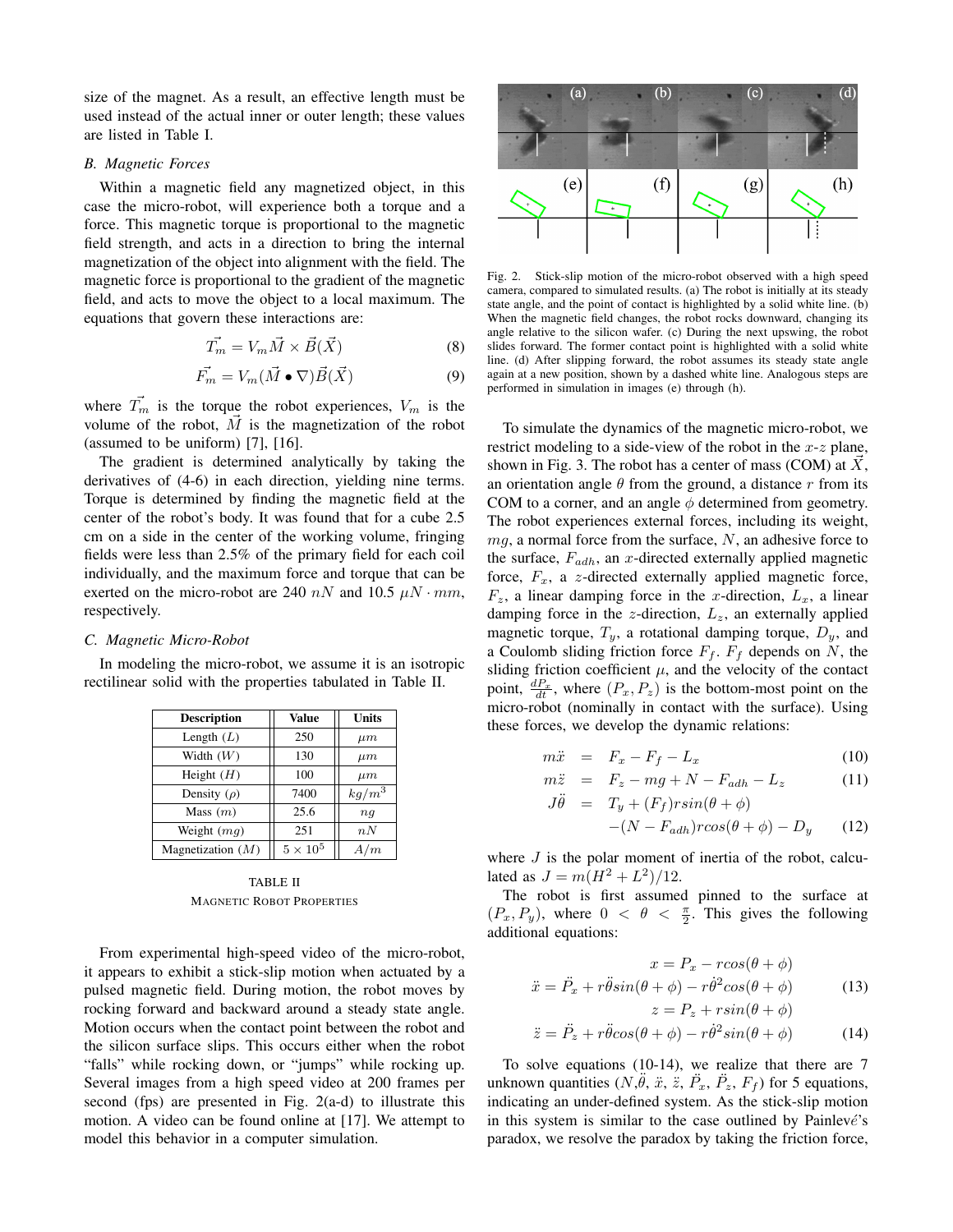

Fig. 3. Schematic of a rectangular magnetic micro-robot with applied external forces and torques. Magnetization vector denoted by  $\overrightarrow{M}$ .

 $F_f$ , as an unknown value (as opposed to setting  $F_f = \mu N$ ) [18]. Using the pinned assumption, we can set  $\tilde{P_x} = \tilde{P_z} = 0$ ; then, equations (10-14) are solved directly. There are three possible types of solution that can occur during each time step:

1. The solution results in  $N < 0$  (an impossible case). This implies that the pinned assumption was false, and the micro-robot has broken contact with the surface. Equations (10-12) are resolved using  $N = 0$  and  $F_f = 0$ .

**2.** The solution results in  $F_f > F_{fmax}$ , where  $F_{fmax}$  =  $\mu$  · N. This also implies that the pinned assumption was false, and the point of contact is slipping; thus the robot is translating in addition to rocking. Equations (10-14) are resolved using  $F_f = F_{fmax}$  and  $\ddot{P_x}$  left as an unknown.

3. All of the variables being solved for are within physically reasonable bounds. The robot is in contact with the surface at the pinned location and is rocking in place.

When a satisfactory solution is reached for each time step, the solutions for orientation and location are used as initial conditions in the next solution step.

## V. SIMULATION RESULTS

To simulate the micro-robot, a  $5<sup>th</sup>$  ordered Runge-Kutta solver is used to solve the time-dependent system. A magnetic pulsing signal is given as a voltage waveform, and equation (1) is solved for the currents. With given initial conditions, equations (1-9) are used to determine the magnetic field forces, and equations (10-14) are solved for the three position states of the micro-robot: x, z, and  $\theta$ . The results of the simulation are displayed in Figure 2(e-h), where the simulated micro-robot exhibits stick-slip motion, agreeing with experiment.

From previous work [13], two different types of magnetic actuation can be used to move the magnetic micro-robot in a reliable fashion. The first is In Plane Pulsing (IPP), where the magnetic field within the plane of motion is varied, while the clamping magnetic field is held constant. The second method is Out of Plane Pulsing (OPP), where the magnetic field within the plane of motion is held constant, but the clamping magnetic field is varied. Since a DC magnetic field will not translate a micro-robot due to high static friction, these periodic excitation methods are necessary to induce stick-slip translation.

## *A. In Plane Pulsing*

For IPP control, the voltages across the clamping electromagnet and one in-plane electromagnet (in the direction of robot motion) are slowly ramped up. This causes the robot to orient in the desired direction while remaining locked down on the silicon surface. Next, the in-plane electromagnet is pulsed using a sawtooth waveform at a higher voltage, varying the horizontal, or  $x$ -directed magnetic field. The magnetic fields generated in the simulation from IPP control are shown in Fig. 4.



Fig. 4. Simulation of the x and z-directed magnetic fields generated by IPP control at a maximum pulsing magnetic field strength of 2.5 mT with a pulsing frequency of 30 Hz in simulation.

This alternating in-plane magnetic field causes the robot to rock downward ( $\theta$  decreases) as the field is increased, and rock upward when the field is decreased. The robot translates by slipping each time it rocks downward, which agrees with experimentally observed behavior. After reaching its target destination, the voltage across the in-plane electromagnet is ramped down, leaving only the clamping electromagnet active. A simulation of this motion is presented in Fig. 5.

#### *B. Out of Plane Pulsing*

In OPP control, the voltages across the clamping electromagnet and one in-plane electromagnet (in the direction of robot motion) are slowly ramped up, like in IPP control. After orienting the robot, however, the voltage across the clamping electromagnet is varied using a sawtooth waveform, while the horizontal magnetic field is held constant. The magnetic fields generated in the simulation from OPP control are shown in Fig. 6.

By alternating the out-of-plane magnetic field, the robot tends to rock upward ( $\theta$  increases) as the clamping field is increased, and rock downward when the field is decreased;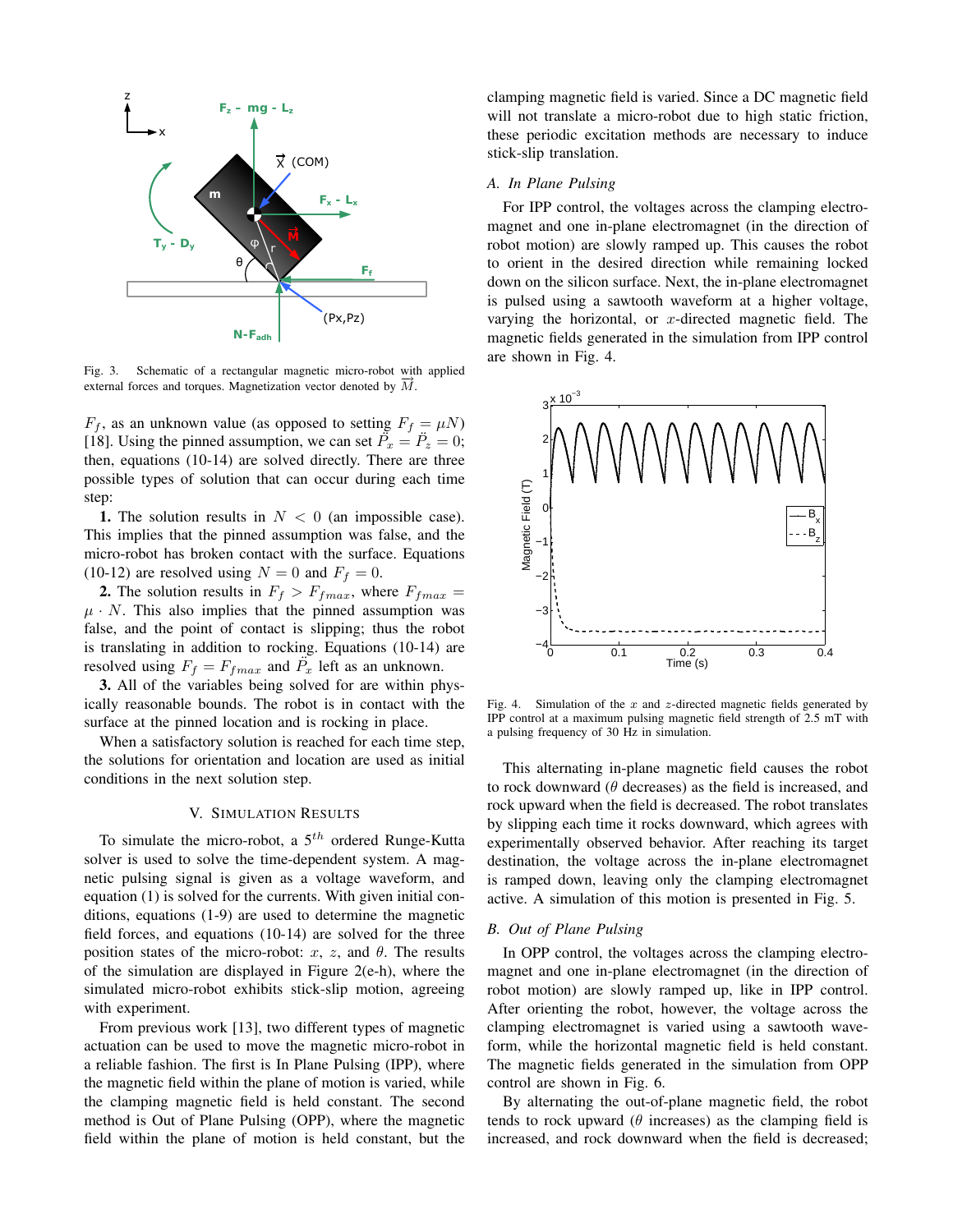

Fig. 5. Simulation of the robot's angle  $\theta$  (solid line) and the *x*-direction velocity of the contact point,  $\frac{dP_x}{dt}$  (dotted line) in a simulation of IPP control. The robot slides over the surface during the downstroke, when  $\theta$  is decreasing.



Fig. 6. Simulation of the  $x$  and  $z$ -directed magnetic fields generated by OPP control at a maximum pulsing magnetic field strength of 2.5 mT with a pulsing frequency of 30 Hz in simulation.

this is an opposite effect when compared to IPP control. In this case, the robot translates by slipping each time it rocks upward, which agrees with experimentally observed behavior, and is explicitly shown in Fig. 2. After reaching its target destination, the voltage across the in-plane electromagnet is ramped down, leaving only the clamping electromagnet active. A simulation of this motion is presented in Fig. 7.

#### VI. MATCHING MODEL PARAMETERS

In order to accurately model the physical system, several parameters had to be determined empirically. As with any empirical determination, there exists the possibility of error.

## *A. Friction*

The Coulomb sliding friction coefficient between the robot and the surface,  $\mu$ , was determined by using a load-cell to



Fig. 7. Simulation of the robot's angle  $\theta$  (solid line) and the *x*-direction velocity of the contact point,  $\frac{dP_x}{dt}$  (dotted line) in a simulation of OPP control. The robot slides over the surface during the upstroke, when  $\theta$  is increasing.

measure the force required to slide a bulk NdFeB micromagnet with a known downward load across a Si surface. From this, the friction coefficients between NdFeB and Si were found to be  $\mu_k = 0.145$  for kinetic, and  $\mu_s = 0.2$  for static. If  $\left|\frac{dP_x}{dt}\right| > 0$ ,  $\mu = \mu_k$ , otherwise  $\mu = \mu_s$ .

Noting that the kinetic friction coefficient is approximately 70% the static friction coefficient, the effect of varying  $\mu$ was explored in simulation while maintaining this ratio, as shown in Fig. 8. At low friction coefficients, the micro-robot dominantly slides; motion due to stick-slip behavior is less dominant as stick-slip motion requires friction. Speeds are higher for OPP control, because the in-plane coil is always on. As the friction coefficient increases, stick-slip behavior becomes more dominant and results in very similar velocity profiles for the two control methods between  $\mu_s = 0.2$  and  $\mu_s = 1.0$ . At friction coefficients  $\mu_s > 1.0$ , IPP results in higher velocities. This is due to the reduced normal force which arises during IPP downstroke motion, shown in Fig. 5, as opposed to the increased normal force which arises in upstroke motion for OPP, shown in Fig. 7.

## *B. Adhesion*

Adhesive forces between the surface and the micro-robot are present due to stiction effects that become significant at the micro-scale, such as capillary and van der Waals forces [19]; these are lumped together into one force  $F_{adh}$ . We estimate this force to be  $F_{adh} = 0.22 \mu N$ , or about 90% of the micro-robot's weight. To determine this, a micro-robot was placed on a silicon wafer, and the wafer was slowly rotated. Using the previously determined friction coefficient,  $\mu$ , a measured angle at which the robot begins to slide on the wafer,  $\alpha$ , and a simple free body diagram, the magnitude of the adhesion force can be derived:

$$
F_{adh} = mg\left(\frac{\sin(\alpha)}{\mu} - \cos(\alpha)\right) \tag{15}
$$

From Fig. 9, OPP velocities are higher at low adhesion because the in-plane coil is always on, allowing sliding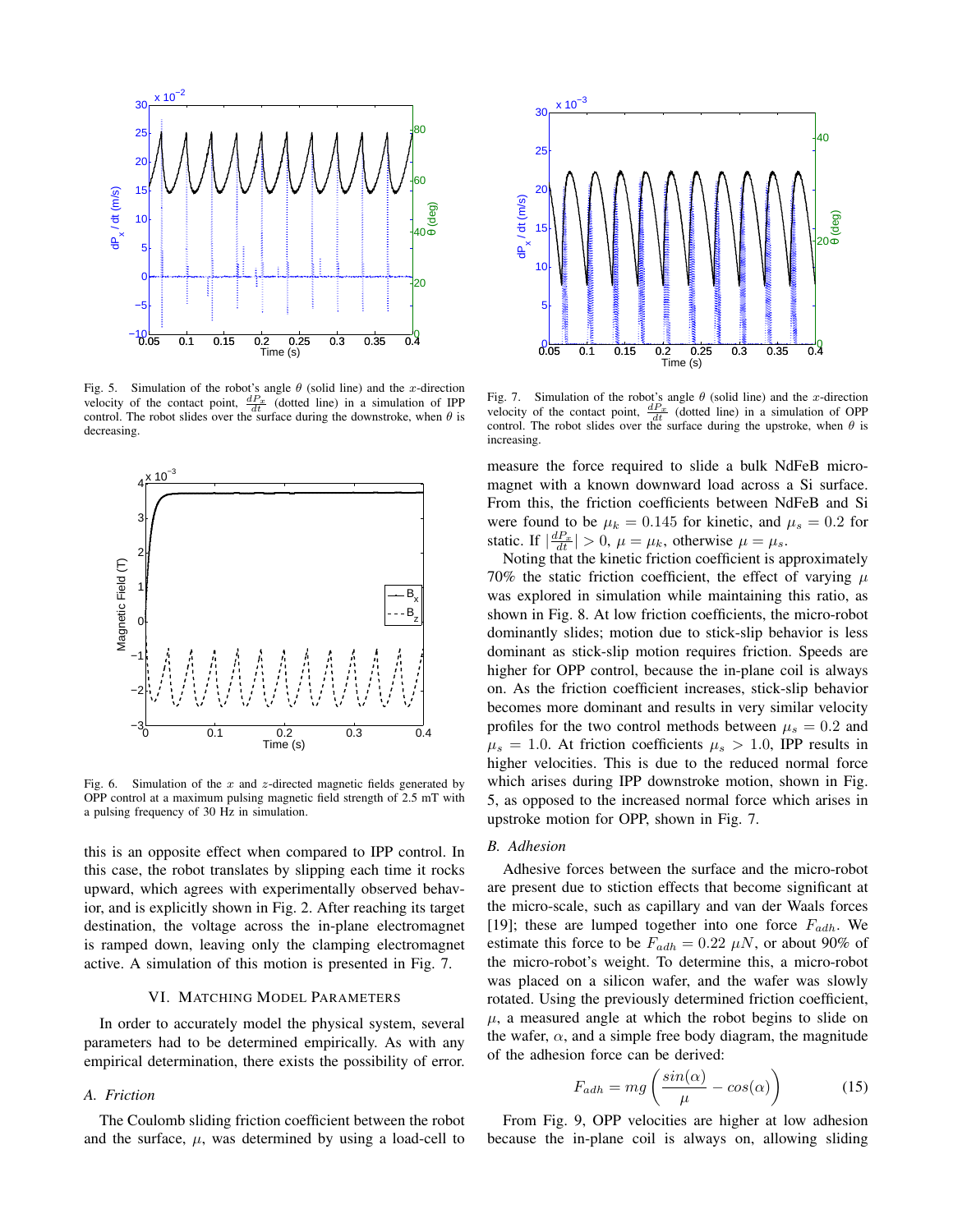

Fig. 8. Simulated effect of changing the static and kinetic friction coefficients on the steady state velocity of the robot. The kinetic friction coefficient is taken to be 70% of the static. Pulsing frequency is 100 Hz, with a 2.5 mT maximum pulsing magnetic field.

motion. As adhesion increases, OPP motion is influenced more than IPP for reasons similar to increasing friction: OPP translates the robot during upswing, when normal forces (which increase with adhesion) and friction forces are at their highest, whereas IPP translates the robot during the downswing, when the importance of these forces is minimized.



Fig. 9. Simulated effect of changing the adhesive force,  $F_{adh}$ , on the steady state velocity of the robot. Pulsing frequency is 100 Hz, with a 2.5 mT maximum pulsing magnetic field.

## *C. Damping*

Linear damping forces,  $L_x$ ,  $L_z$ , and rotational damping torque  $D<sub>y</sub>$ , are a result of fluid drag effects through a liquid layer that is assumed to form between the robot and the silicon surface. For modeling, linear damping forces are first estimated using a Couette flow fluid drag model:

$$
L_{x,z} \approx \frac{A_b \mu_d}{g_0} \times \{\dot{x}, \dot{z}\} \ [N] \tag{16}
$$

where  $A_b$  is the area of the bottom of the robot,  $\mu_d$  is the dynamic viscosity of the liquid layer, and  $g_0$  is the separation from the surface, assumed to be 1.5  $\mu$ m from measurements of the surface roughness. This results in a linear drag  $L_{x,z} \approx$  $2.4\times10^{-5}\times\{\dot{x},\dot{z}\}$  [N]. In a similar fashion, torque damping forces are estimated using the integral of a viscous drag force equation:

$$
D_y = C_D \frac{1}{2} \rho_w \int_0^{L/2} W s^3 ds \times \dot{\theta}^2 \ [N \cdot m] \tag{17}
$$

where  $C_D \approx \frac{19}{Re}$  is the constant drag coefficient at  $Re \approx \frac{L\dot{x}}{\nu} = 0.22$  [20],  $\nu$  is the kinematic viscosity of water,  $\rho_w$  is the density of water, and  $s$  is a variable of integration. This results in a rotational damping torque  $D_y \approx 6.7 \times 10^{-16} \times$  $\dot{\theta}^2\, \left[N\cdot m\right]$ .

Both damping coefficients are later adjusted to match the simulation to experimental results. In reality, the damping forces will depend on the micro-robot's orientation angle,  $\theta$ . For purposes of simulation, estimated average damping coefficients are used to capture the overall behavior trends; in the future, angular-dependent drag coefficients may be used in simulation. The estimated constant damping forces used are:

$$
L_{x,z} = 1.0 \times 10^{-5} \times \{\dot{x}, \dot{z}\} \ [N] \tag{18}
$$

$$
D_y = 9.0 \times 10^{-17} \times \dot{\theta}^2 \ [N \cdot m]
$$
 (19)

These damping terms are necessary to keep the simulated robot stable in both rotational and translational motion. With increasing linear damping, average micro-robot velocity decreases for both IPP and OPP control. Changes in the linear damping coefficient cause different behavior regimes to emerge. At very low values of linear damping, the velocity is controlled almost exclusives by friction forces. At higher values of linear damping, all motion is suppressed. Only in a very small range is micro-robot velocity controlled by linear damping. For lower values of rotational damping, there is little effect on micro-robot velocity. This is likely the case when rotational drag is much smaller than magnetic torque. As rotational damping increases, both OPP and IPP velocities decrease at about the same rate, supporting this theory.

#### VII. RESULTS AND DISCUSSION

All testing was performed on the back side of a silicon wafer in open air. No special polishing or preparation was performed on the wafer. For both control methods, two different parameters were examined: (1) Maintaining a constant waveform pulsing frequency while varying the maximum voltage across the coils (as a result, varying the maximum magnetic field), and (2) maintaining a maximum voltage across the coils while varying the frequency of waveform pulsing.

For each experiment at each pulsing frequency, three trials were performed to attain an error estimate of the velocity. During the experiment, a video of the robot motion was recorded and post-processed. Two frames of the video, one near the beginning and one near the end of the robot's journey, were taken. In each position, the robot's central position was determined, and the total travel distance was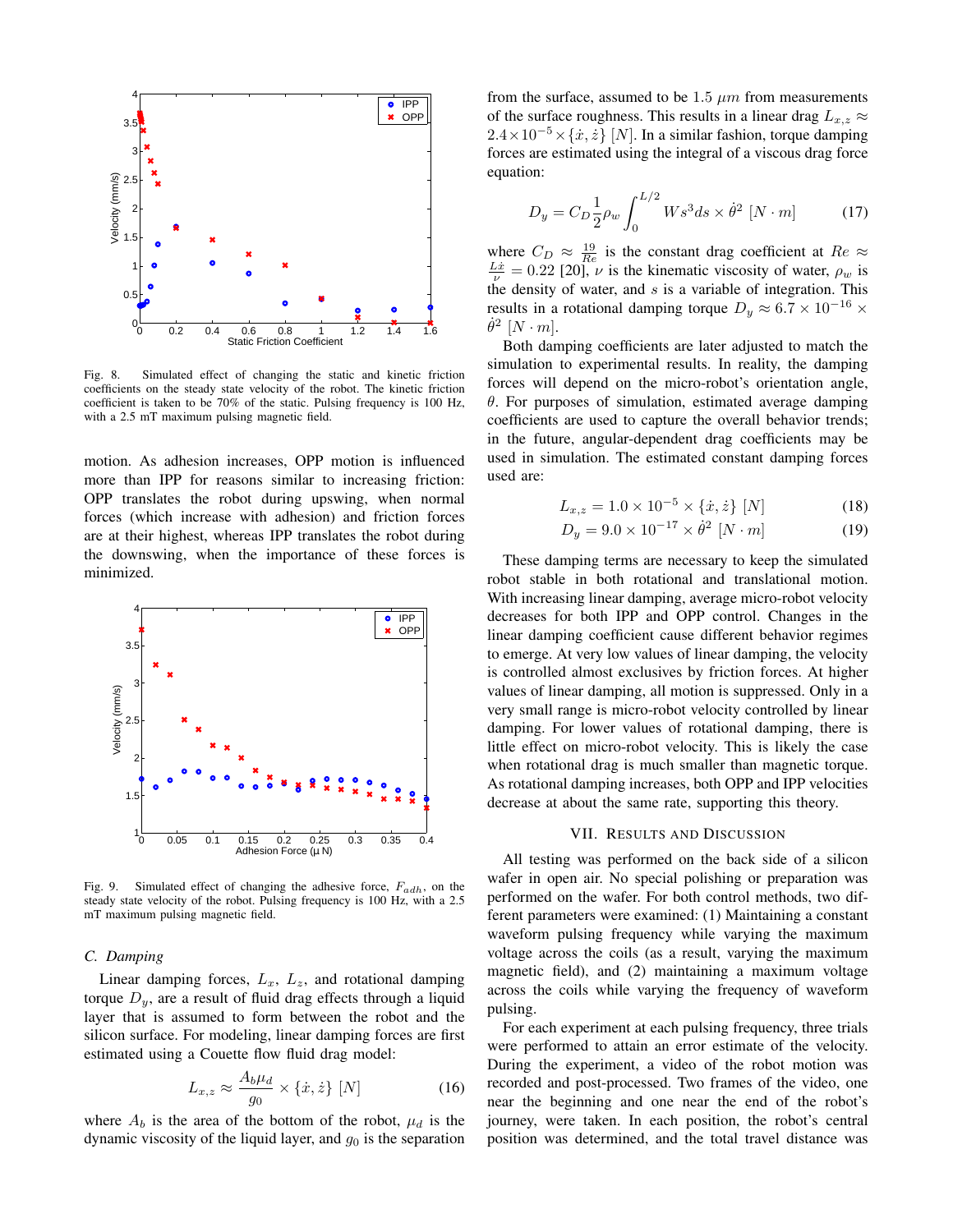

Fig. 10. Simulated effect of changing the linear damping on the steady state velocity of the robot. Pulsing frequency is 100 Hz, with a 2.5 mT maximum pulsing magnetic field.



Fig. 11. Simulated effect of changing the rotational damping coefficient on the steady state velocity of the robot. Pulsing frequency is 100 Hz, with a 2.5 mT maximum pulsing magnetic field.

measured in pixels. A conversion ratio from the image to real-world distances in microns/pixel was empirically determined by counting the pixels across a known length. The total time for travel was also recorded to determine the velocity. Across a travel distance of about 5 mm with a positioning error of 1-2 pixels (about 50  $\mu$ m), results in a 1% error in measured distance.

For simulations, the average velocity was determined in a similar manner. The  $x$ -position and time was reported shortly after steady state motion was reached (after the third cyclic pulse), and also at a determined time signifying the end of the simulation. These two values were used to determine the average velocity of the simulated micro-robot.

Micro-robot velocity as a function of frequency for both IPP and OPP control appears to be linear for low frequencies in both experiment and simulation, as seen in Figs. 12 and 13. At higher frequencies, velocities appear to exhibit a slight



Fig. 12. Simulated and experimental robot velocity at varying frequencies, at a maximum pulsing magnetic field strength of 2.5 mT under IPP control.



Fig. 13. Simulated and experimental robot velocity at varying frequencies, at a maximum pulsing magnetic field strength of 2.5 mT under OPP control.

roll-off in experiment. This roll-off may be due to the linear and rotational damping effects experienced by the microrobot.

Simulated results seem to underestimate micro-robot velocity for both IPP and OPP translation modes as a function of maximum field strength, shown in Figs. 14 and 15. For both IPP and OPP, the simulation suggests a linearly increasing dependence of velocity on field strength with some roll off for higher fields in IPP. This dependence is apparent in the IPP case, but is not as clear for OPP, which may be linearly increasing or may be relatively constant.

### VIII. CONCLUSION

A detailed computer simulation that modeled the dynamics of a magnetically controlled micro-robot on a flat surface is proposed in this study. The parameters of the simulations were adjusted until an approximate match with reality was achieved. Both in simulation and in experiment, the magnetic micro-robot was subjected to alternating magnetic fields, which induced a stick-slip motion over the surface. The velocity of this motion as a function of both excitation